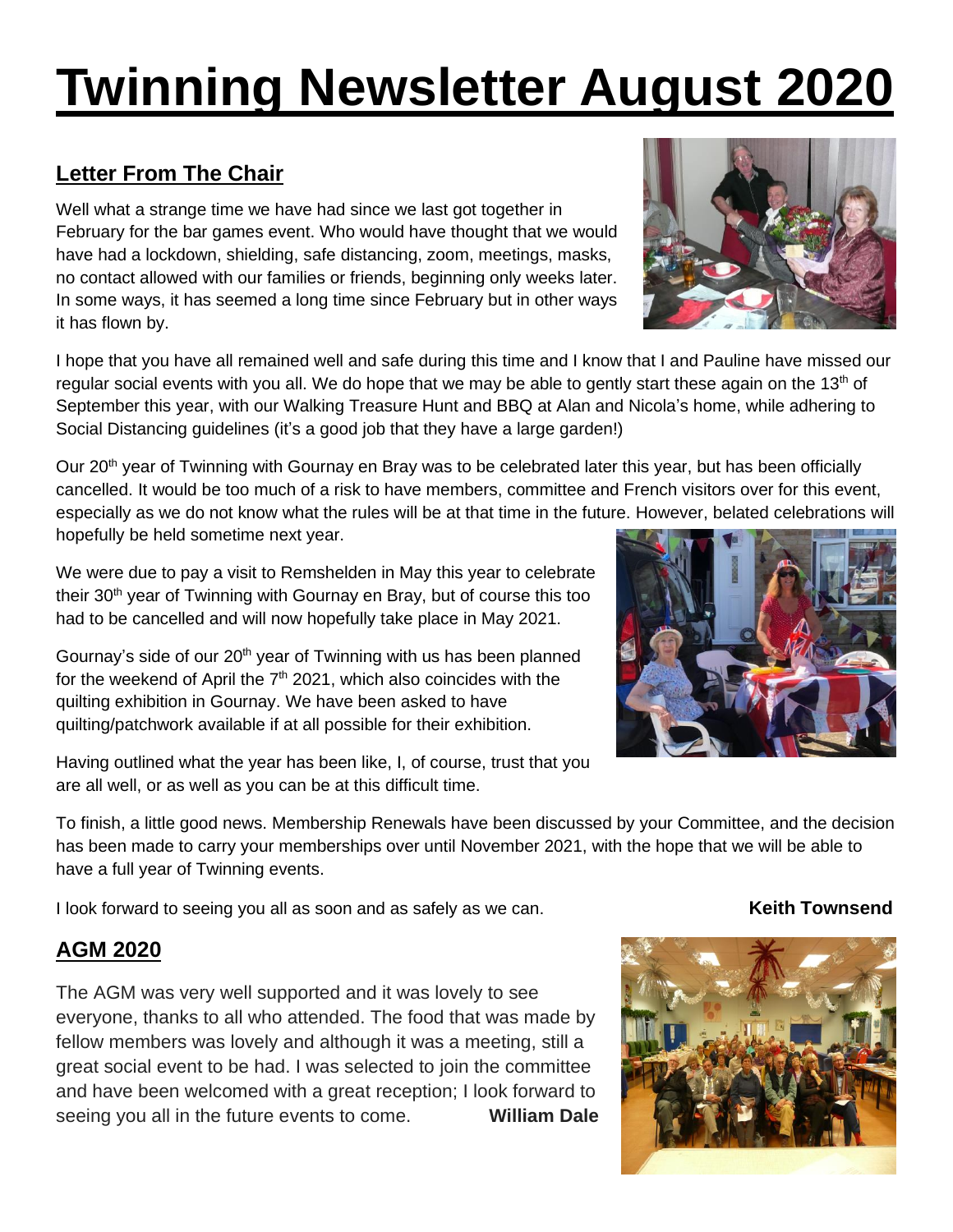# **New Year Meal at Callendars**

I've been asked to write a short passage about the New Year meal (my first) which was held at Callenders in January. This now seems a long time ago but I will endeavour to remember events as best I can. The fact that I accompanied Katy Layer and Valerie Pope who proved to be the most terrible influence, encouraging me to drink far more than is good for me won't help matters but I will do my best. I was collected, on the night in question, by Paula Rose who offered to drive Katy, Valerie and myself to the venue thus enabling the three of us to consume large amounts of wine which seemed to just appear on the table at regular intervals.

I'm assuming this had something to do with the fact that we shared a table with Keith!!!!! And, although we were spread out, the atmosphere in the restaurant was one of friendship and conviviality with members greeting each other with real warmth and joy. There seemed to be a great deal of laughter and chatter on each table although I didn't hear a lot of French being spoken!

 The service was excellent and each course seemed to be more delicious than the last but, as a regular patron of Callenders and never having had cause to complain receiving only the very best



fare, this was no surprise. Everyone appeared to be 'tucking in' with gusto and scraping their plates clean. Eventually, the meal was finished and the highlight of the evening was ...wait for it...Keith's speech. He has a great knack of being able to make everyone laugh which is fantastic way to end an evening with one and all displaying huge smiles. As a new member I feel I have much more to look forward to as part of the Twinning group and a huge thank you is owed to Pauline and Keith for all the hard work they put into the different events and fund raisers throughout the year. I, for one, really can't wait until we can meet up again and am relishing the thought of the next New Year get together.

**Hillary Pope**

#### **New Banner for Twinning Events**

2020 is the year of the new banner for Hailsham Twinning Association! With many thanks to Nicola and Alan for making this happen, we were able to unveil the new banner at the New Year Meal, which will be used at our future events. The banner mirrors our French side's banner, so future trips to Gournay and vice-versa will have a more 'twinned' and official appearance!

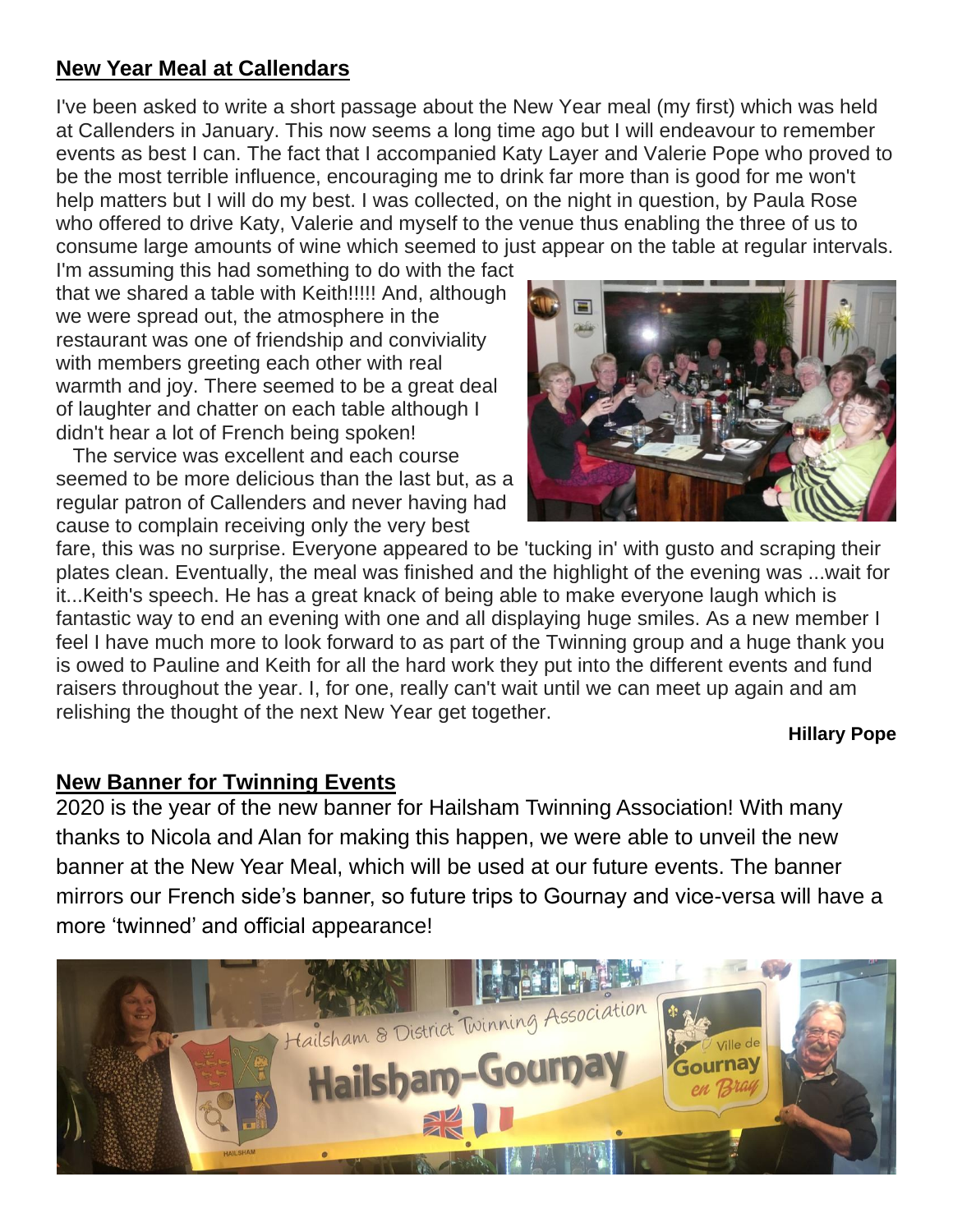# **Bar Games Afternoon**

I'd put a lot of planning into the Bar Games afternoon but even I was surprised as to how well it went! Despite a drizzly, Sunday afternoon the hall was buzzing and a good time was had by all. Even the showroom dummies in the hall would have had a smile on their face if they had had heads! Many members hadn't ever played some of these games before........so thankfully we didn't play darts!! The assembled members were divided into teams of two by drawing from a hat and assigned to one of two leagues. Each team played each other at different games and who ever topped each league made the final.





The noisiest game was table soccer and at one time I imagined Waitrose staff coming over and complaining about the shrieks of laughter. In contrast we had dominos with players deep in thought. Table skittles and Toad in the Hole provided the opportunity for more aggressive tactics and the subsequent scattering of skittles and toads across the floor and into hidden places.

Some unusual cue action during pool proved

fruitful for some whilst Shove-ha'penny bambozzled others more used to using Credit cards than handling money! Bagatelle was chosen as the Grand Final game and

deserved winners were Felicity Payne and Jenny



Mansfield who I think remained unbeaten the whole afternoon. It was a pleasure to organise and see so many enjoying themselves. A definite case of it's the taking part that counts.

 **Tim Izzard**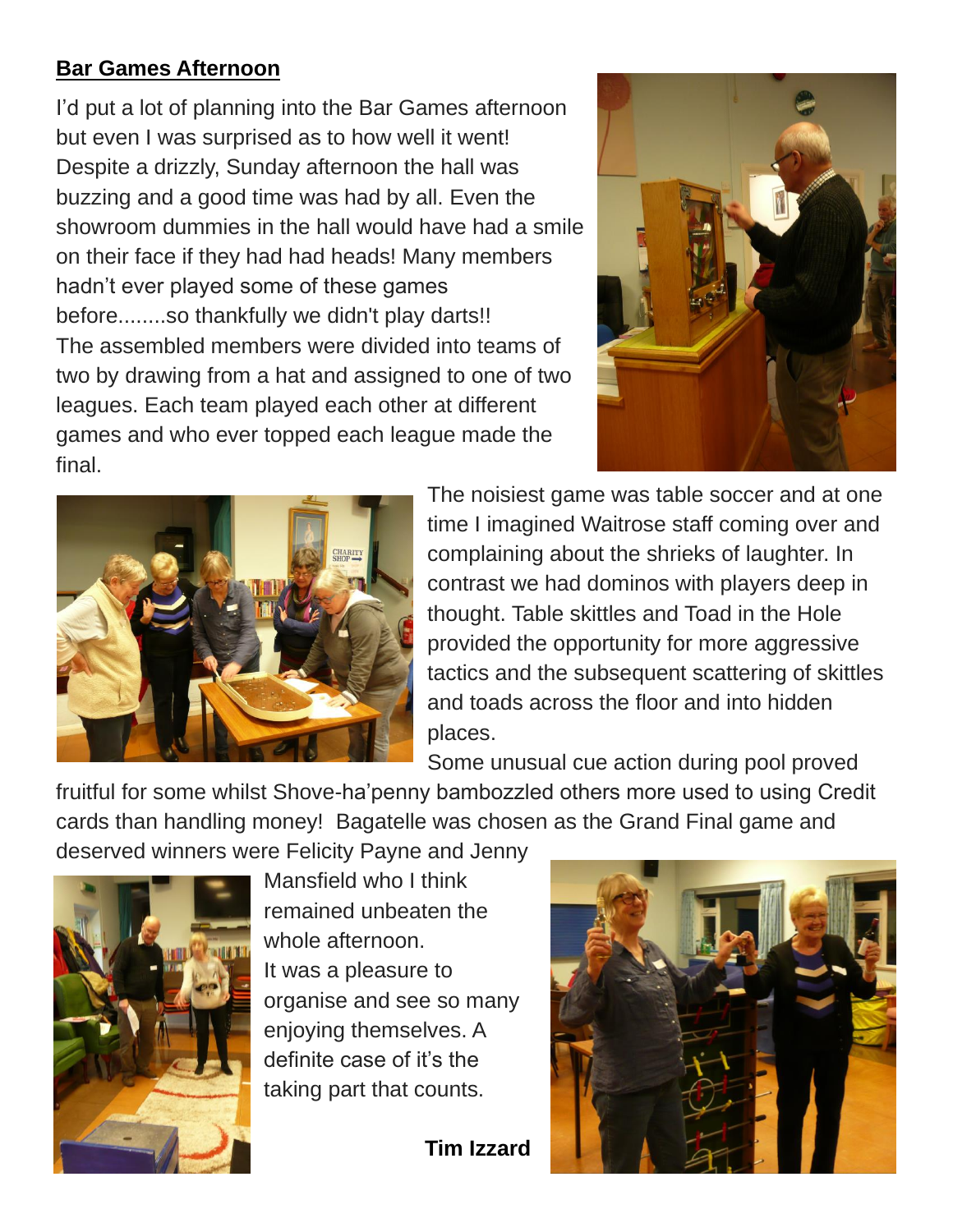# **Twinning Cycling Group**

As with seemingly the whole world, the Cycling group curtailed all its gatherings since late March, although the majority as individuals or couples sought their socially distanced regular exercise through cycling mainly using the network of quiet rural lanes surrounding Hailsham. Use of the cuckoo Trail was generally avoided as it tended to be much used by walkers, families with prams and those exercising dogs.



In June a number of couples paired up and arranged a picnic somewhere of their chosen route as our favourite refreshment stops were closed down of course, and only recently re-opened with the easing of Lockdown.

The first gathering, of massed cyclists, actually 11 of us, happened on Saturday 11<sup>th</sup> July as reported below, and what a pleasure it was restoring another much missed social and exercise opportunity.

The regular cycle meet on the  $1<sup>st</sup>$  Saturday and  $3<sup>rd</sup>$  Sunday in each month is now restored in many calendars, and a standard time of 9.30am on either day has been agreed. This allows members not living in Hailsham rather more time to have breakfast and get to the venue at South Road Car Park....where the usual negotiations take place to agree a route and refreshment stop (not that simple of a process!)

#### **Ralph Olsen**

On Saturday the 11<sup>th</sup> of July, 11 of us met up at the car park in Hailsham for a beautiful,



sunny cycle ride, our first since the beginning of March. After warmly greeting each other in a socially distanced way, we finally left the car park. Janet led us in and out of the Pevensey Levels on a fabulous ride through Hankham Village, Westham and through Pevensey Castle before we stopped at Chilley Farm for sustenance. Total distance 12.5 miles on arrival back at Hailsham car park.

#### **Gillian Greaves**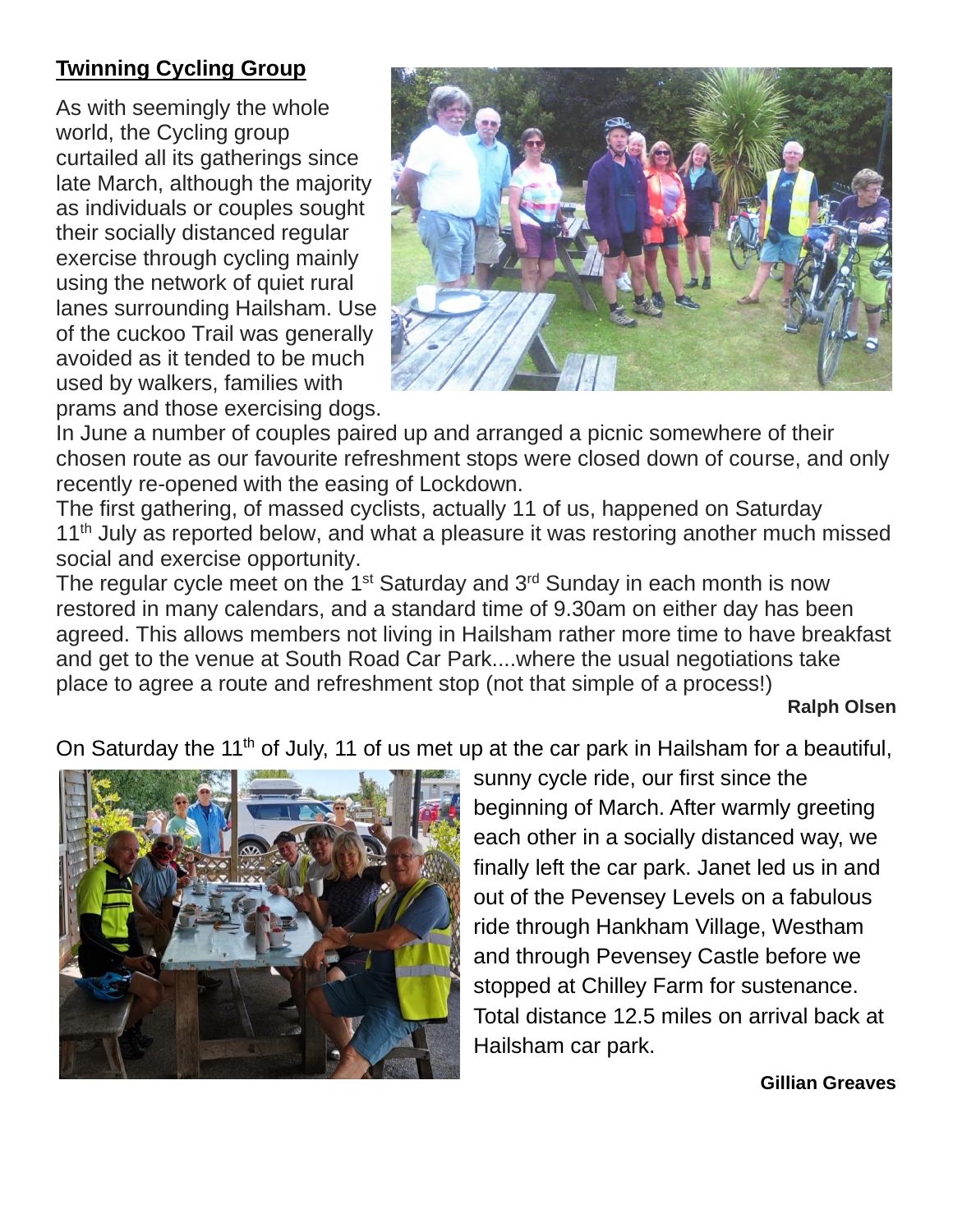# **VE Day Celebrations in Lockdown**

Hailsham Twinning Association had may plans over the VE day weekend, including a visit from our French friends. Due to the lockdown implemented in early March, we, among the rest of the world, saw lots of our plans for the future being cancelled or post-poned.

> Our visit from our Gournay friends was cancelled, and many of the plans we had





for the weekend fell through too. Our first quiz of the

year, which we were planning to run in both French and English, was a greatly missed

event, and Hailsham Live, a local event planned for VE Day, was also cancelled. However, that didn't stop our members from celebrating VE Day from the safety of



their own homes!

Over the weekend, Pauline and Keith had a Zoom call with some of our French friends, who celebrated over in France. Although it's unlikely we'll get to visit our French side this year, thanks to social media, we can still keep in touch!

### **Zoë Cornford**

# **Information for Members**

Due to many of the events this year being cancelled, we are glad to inform members that your subs for the year 2020 will be carried over to 2021.

Our October Celebrations for 20 years of Twinning have unfortunately been cancelled, though we plan to have a belated celebration next year when it's safe to do so.

# **Date for your Diary!**

Walking Treasure Hunt and BBQ-Sunday the 13<sup>th</sup> of September 2020

£5 per person, with a start time of 1pm. Social distancing will be adhered to!

BBQ to be held afterwards at Alan and Nicola's.